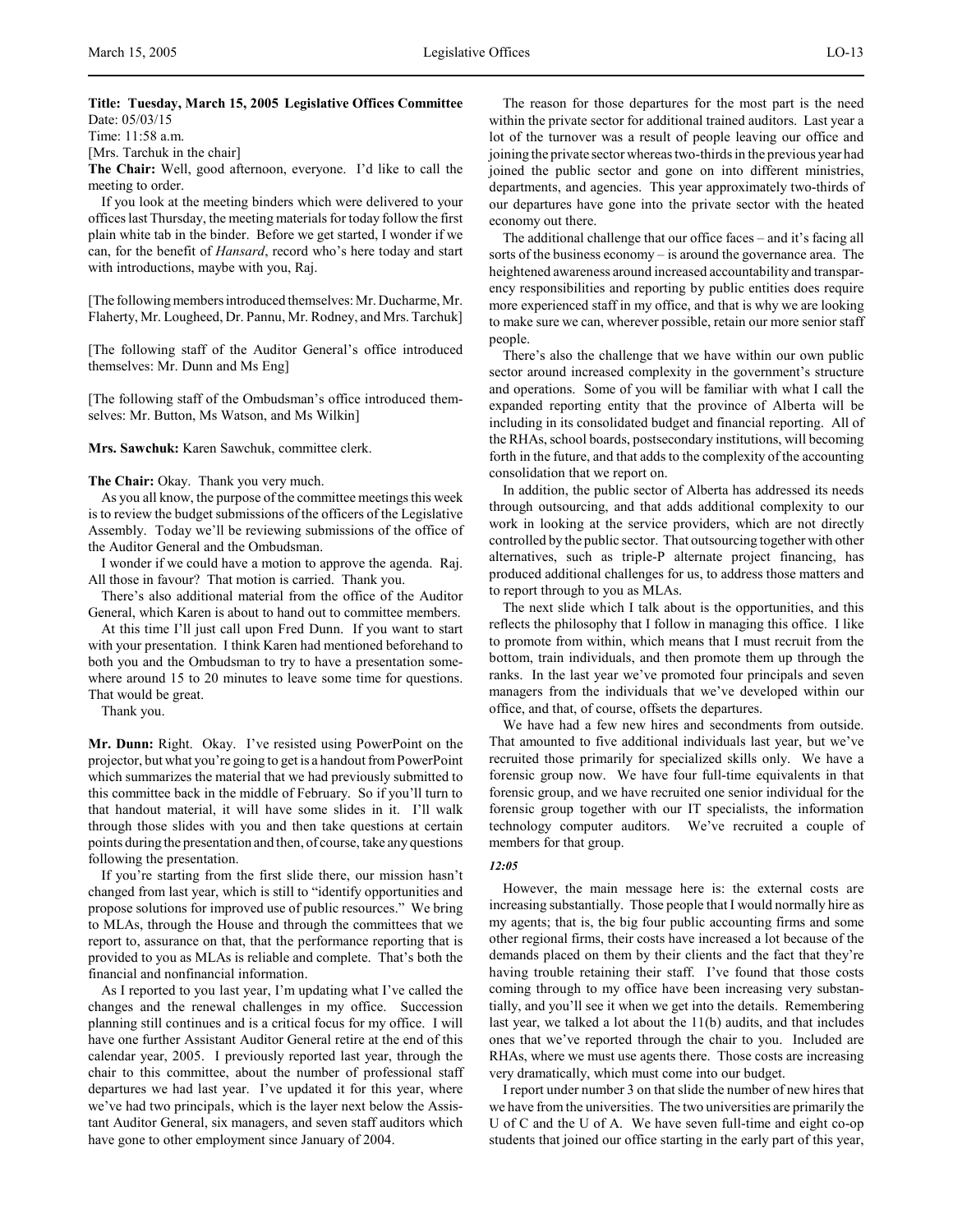and we'll have five more full-time CA students join us in late 2005. At this present time, we have 27 students in the CA program. Therefore, once the other five join us, we'll have 32 students in the CA program. We are one of the largest public-practice accounting offices in the city of Edmonton. I think we are the largest in the city of Edmonton, but compared to all of Alberta, we're not anywhere near what the big four are.

I also report some success that we had in last year's – you might be familiar with what's called the uniform final examinations for CAs. We had seven successful graduates last year out of nine writers, which is approximately 80 per cent. However, because of recruiting in the prior two years, we expect to have as many as 15 writers this coming year. Should we reach the 80 per cent success rate again, we hopefully will have 12 new CAs. The need for those will be, of course, within my own office, together with the opportunity to serve the public sector as financial officers.

My priority, if you turn to your slide, is looking to match the resources to risk. Obviously, as we audit all segments of the public sector of Alberta, some are more complex than others, and we have had to align our senior skills to more complex portfolios. Reporting again as to the changes in my staffing, in the last two years we will have now had three AAGs retire, nine principals left. The critical challenge I have through my senior people is making sure that they can maintain the relationships with the senior officers in the different organizations and that they can continue to provide continuity of services to those organizations.

Again in our strategic priorities: training and mentoring staff because I must grow these people in order to be able to provide the service to the public sector. We have focused our training on technical skills and something which is very important to me, communication skills and leadership skills. I'm looking forward to developing good individuals from this office that can go forward and serve the public sector.

We have addressed an issue that I mentioned to this committee over the last couple of years. I wanted to increase the efficiencies in one of our core businesses, which is assurance work, which is a standard financial statement audit. We have managed to drive a number of efficiencies in there and met the expectation that I wanted to achieve – and I'll show you that in a forthcoming slide – which has allowed us, therefore, to spend more of our office's resources on where I believe it's more important, areas for the MLAs, which is what's known as VFM or value-for-money audits or what we call systems auditing. That's resulted in reports that we were able to do on not just the BSE areas and programs but the triple-P program, all of which are reported in these annual reports that we provide to all of you as MLAs.

On the next slide you'll see our two core businesses as we've reported to you in our business plan, the assurance work, which is our standard attest work on the financial statements, and the nonfinancial information, the performance reporting that the government has. We had a target of a 10 per cent reduction in that time, which we've achieved. Now the challenge will be to sustain that reduction, making sure that I don't lose too many of my senior people, then taking those resources and driving them into the VFM systems work, which is where we're now meeting. We plan to continue to meet the target of 30 per cent of our office cost to address those areas.

Over on the slide on the office's accountability we do follow the public sector's accountability model, which is that we do have an annual business plan, which provides both targets and performance measures. That's been provided to you in the handout previously submitted where we measure people's utilization rates, et cetera. So we start out with an annual business plan and a three-year financial

plan. We also report publicly, through this committee and through the Public Accounts Committee, on our annual report against those targets and performance measures. Just to remind all members since you do have this annual report, it starts at page 329, where we provide both a results analysis together with our audited financial statements. Our performance measures are publicly reported to all MLAs and all of Alberta. Then, we also provide within there the results analysis, which compares to budget and the operating variances.

I'll stop for a moment here. Are there any questions that committee members have for me before I continue on with the rest of this presentation?

**Mr. Flaherty:** Well, Mr. Dunn, just on your question of 329, is that more or less your frame that you use in terms of evaluation? Is that what you're following? Until the government fired me, I used to be in evaluation under Dr. Ed Bardock. When we went to look at a school, for example, we had a frame of reference which we followed to look at the subject areas, the administration, student services, that kind of thing, and then, of course, we'd bring all the information together. I'm wondering  $-I$ 'm sorry; I didn't look at  $329 -$  is that what we're talking about? Is that a kind of a reference point, what you look at to evaluate a particular business or operation or department?

**Mr. Dunn:** The point I was mentioning when I took you back to my annual report was a results analysis of our office and how we consumed our resources in performing our duties.

To your point: do we have a frame of reference on evaluating the organizations that we audit on the systems or value for money? Yes, we do, and the frame of reference starts with our legislation. It comes under section 19 of our legislation – and for those of you who are familiar with it, it's  $19(2)(d)$  and  $(e)$  – that we must be able to assist the MLAs in understanding that there are good systems within the departments by which they can report both their efficiency and their effectiveness of the programs with due economy. That's where we concentrate, around the systems by which the government reports to you how they have consumed public resources and achieved their goals.

**Mr. Flaherty:** Sir, is that available to us here in these documents, that particular thing that you are talking about that you use?

**Mr. Dunn:** The framework? Yes, we have got at the very back of this annual report sections of our actual legislation.

**Mr. Flaherty:** Madam Chairman, can I ask one more question?

**The Chair:** Sure.

**Mr. Flaherty:** Because I am being, believe it or not, educated here in this committee, sir.

When we talked about the need for staff, I heard you loud and clear. I know the sensitivity of your work, so this might not be out. Do you ever use secondments, sir?

**Mr. Dunn:** Yes, we do, and that's something which I'm trying to change a bit. I'm trying to reduce the dependency of our office on secondments. Two points. The public accounting firms from whom we second staff are very busy, and they don't have resources to sell to us on a rental basis. In addition, their fees are going up. The cost per hour is getting much larger than what we can really afford. Therefore, it's better for us to take in more younger staff, train them ourselves, and try, to the best, to retain as many as we can.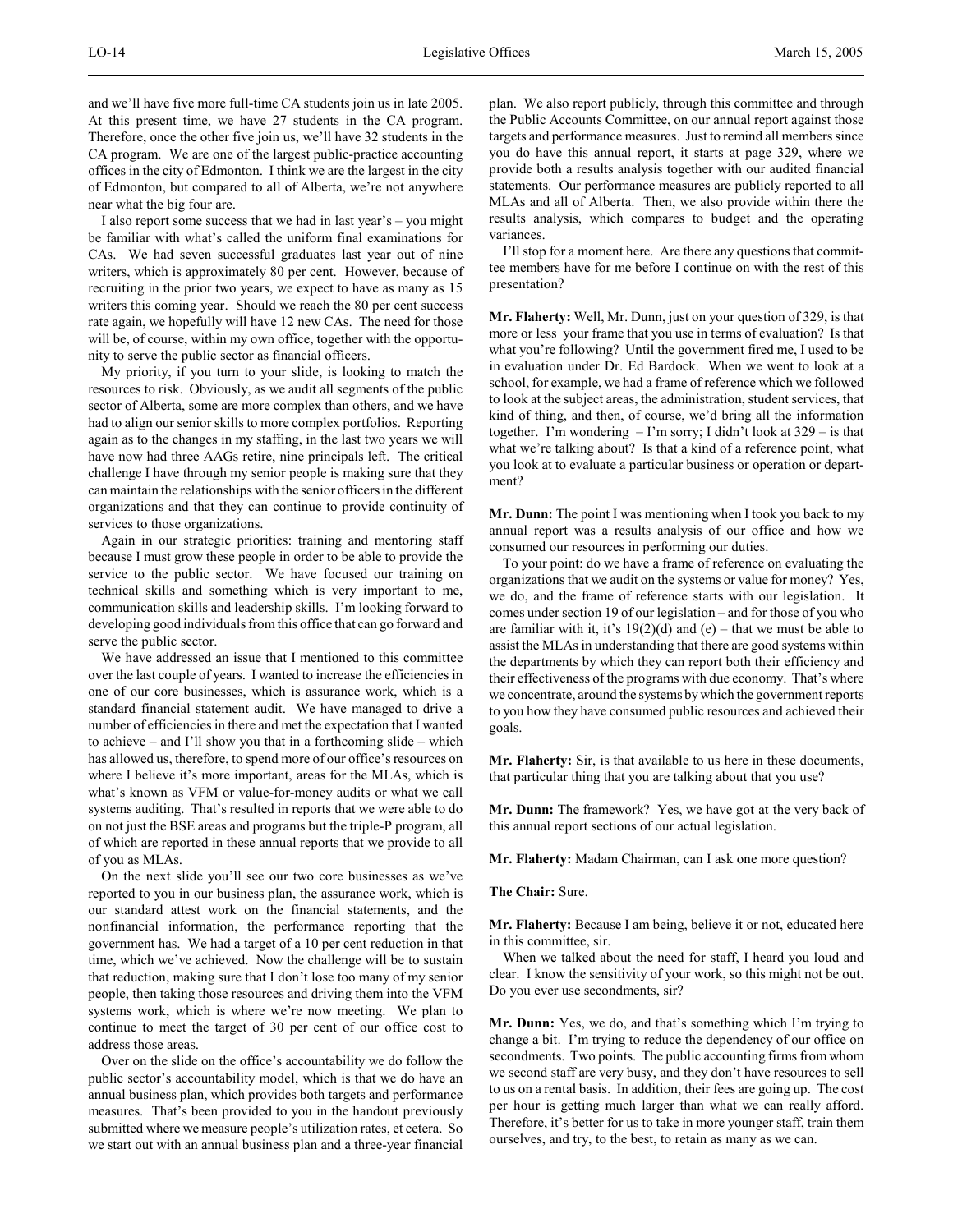# **Mr. Flaherty:** Thank you very much. Madam Chairman.

#### **The Chair:** Are there any other questions at this point?

**Mr. Dunn:** I'll take you to our budget request, which is summarized on the next slide, but it's also provided to you in the handout material that was sent to the committee back in the middle of February. You'll see that our budget request will increase from the 2004-05 budget of \$17,196,000 to \$18,139,000, which is overall a 5.5 per cent increase. The capital investment, which also has to be voted on, will decrease from \$450,000 to \$165,000, and this is explained in detail within the previously submitted material.

#### *12:15*

But just to very quickly summarize the main components. In the operating numbers the total office professional services increasing to that \$18,139,000 is compromised primarily of three main elements. Salaries and benefits – that includes the salaries, wages, and the benefits – have increased approximately 3.8 per cent, or \$392,000. That includes a slight increase in the number of staff members we have and a salary increase of approximately 3 and a half per cent.

When we hire more students and take on their training, we also have obligations to the professional bodies that they belong to, which includes the CICA training bodies and the CMA, and our training costs will increase approximately \$98,000, which is 14.6 per cent. But the biggest increase in my overall budget is my agent fees going up approximately \$800,000, which is a 23 per cent increase. That's a result of the private-sector's marketplace being very, very competitive and their rates being charged for their staff for the work that they do on behalf of our office increasing dramatically.

You'll see within the office business plan – so if you've got the business plan 2005-08 and the budget 2005-06, the detail I just summarized is all on the pages in the second section, which is called Office of the Auditor General Budget 2005-06, which details the '03-04 actual information.

#### **Dr. Pannu:** What pages are we referring to here?

**Mr. Dunn:** It'll be the second half of the material we submitted on February 17, 2005.

## **Dr. Pannu:** Thank you.

**Mr. Dunn:** So behind the business plan is our financial plan, the budget, and there we give a three-year forecast, the current year plus two following years with a comparison to the prior year and then the preceding year to that. That detail is then summarized on the slide that I was discussing previously. I'm going to be looking forward to questions from you regarding that detail.

I'll just very briefly summarize two other matters, then, on the PowerPoint handout that we were talking about initially. If you turn to the last page of that handout, which is the last two slides, you'll see where we've summarized what we call our core businesses, which are the two elements of assurance auditing, a financial statement and nonfinancial performance measures, and our systems auditing. This gives you a four-year analysis where we've taken the work that we used to do in assurance auditing, where we'd spent 80 per cent of our resources and only 20 per cent on systems auditing, and we've managed to move it down at the current year to where it's 70 per cent hitting our target, and the estimate for the next year will be even slightly under that at 68 per cent.

The critical issue to note there is that the cost of doing our

assurance auditing in the aggregate has really not changed over the last four years. If you look at \$12,552,000 going to next year's estimate of \$12,676,000, we have managed to drive out over those four years a lot of economies and efficiencies, which have offset any salary increase in our office. As I mentioned earlier, we reinvested those dollars into our systems auditing, and that's why our systems auditing has increased from what was 20 per cent up to what we expect next year. It could be up to 32 per cent. That is in accordance with what I wanted to have achieved through both the business plan and the strategic plan.

The final page is something which we talked a little bit about last year, and I know certain members in the committee were very interested in the area which we call returned funds. I've summarized on the last slide there the last four years where we had returned a fair amount of dollars, more than a million, upwards of a million and a half in prior years. We will be in our current forecast returning approximately, we believe, about \$450,000 this year.

The fact that we are returning money again is a result of two things. When I lose some of my senior staff, I end up having to defer some of the work that has to be done, and the fact is that when we didn't have internal resources and I looked externally for the resources, I felt that they were more expensive than it warranted, so I also chose to defer some of that work to the next fiscal year.

As you'll appreciate, as March 31 comes along, our auditing just doesn't stop and start again. We have a lot of projects that will continue all the way through because we're continuously auditing over a 12-month period. But we do expect that at the end of this year we will be returning upwards of \$450,000 from our budget.

**The Chair:** Great. Thank you. Actually, I should point out that yesterday we talked about returned dollars, and we saw it partly as our committee not doing their job.

Before we move on to questions, I just want to say that I think this is a really nice format. It's really laid out nicely, and I really like the referencing, so just to say that we appreciate that.

**Mr. Lougheed:** Could you just comment on the criteria you use to defer projects? I mean besides not having staff.

**Mr. Dunn:** Well, it's not just not having staff; it's having the right skills to complete the work.

As you would expect, our office has a large comprehensive plan in advance. The easier element to plan for is the recurring attest auditing. We have to audit the ATB every year for its financial statements and the WCB, those sorts of things. Those are fairly straight forward that you can plan for.

The more complex areas are around the value-for-money systems auditing. We have to make sure that we have the right mix of staff to do those things efficiently. If you're going to go in to look at systems, you want to make sure that you have more senior people, resources who have good business skills, not just accounting/auditing skills, good business skills, and on occasion we need to have specialized skills. Certainly, when we looked into some of the agricultural programs we had to look at, we had to make sure that we recruited from outside good agricultural economists, that type of thing. So some of those. If we don't have available the outside resources, we end up having to defer some of that type of work.

**Dr. Pannu:** Mr. Dunn, under Core Business, that slide that you had, the systems auditing portion of the operating expenditures will go up from 26 per cent to 32 per cent for 2005-2006?

**Mr. Dunn:** From 2003-04 up to '05-06, you're right.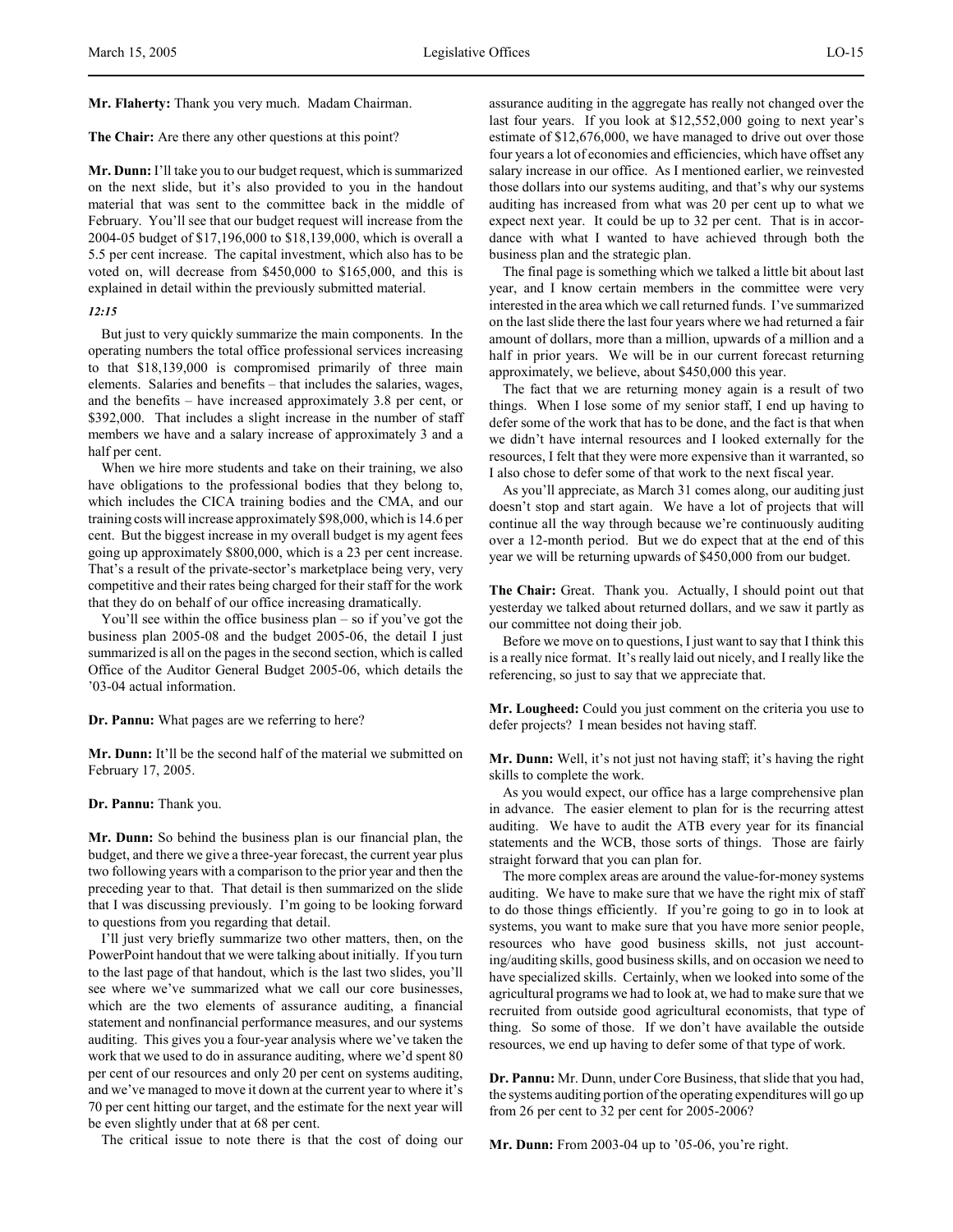**Dr. Pannu:** Now, is that increase projected because you're planning to undertake some special project?

**Mr. Dunn:** We're undertaking, to repeat myself a little bit, a number of systems audits more by just the sheer numbers that we're doing than we have in the past. By way of an example, I don't want to go too far into the future, but what we have on the program right now that we're looking into is water.

We want to look extensively into water safety. We have a twophase approach to that. First, the quality. Is the water that we consume from the public sources safe? Then we want to address, secondly, the quantity. That's obviously through the Department of Environment, and that's their water for life strategy. So we want to get into auditing that one.

We're right now just completing a very large audit on the whole area of seniors' care, and this has involved the ministries of Health and Wellness, Seniors, and a little bit of Community Development. So that's taken an extensive amount of time and effort that we've had, and we've had to recruit in there medical, pharmaceutical, nutritional types of skills to supplement our staff on that audit. So, yes, we are spending more time in those areas that we historically have not, in my opinion, put enough effort into because we were spending more time than I thought was appropriate in just the fundamentals of the accounting and the books and records of the various agencies that we audit. So there is much more quantity and, I think, much more important areas that we'll be looking at.

**Dr. Pannu:** Are you planning to do systems audits on some P3s? The second one is outsourcing.

### *12:25*

**Mr. Dunn:** We did report. In this report, if you'll remember, we had a fairly extensive component there on P3s, looking at the two that were under discussion at that time, the Calgary courthouse and the south Edmonton ring road. Those were the two that were under debate at that time. We looked at the whole P3 area to try to bring more information to the MLAs and the public at large. We referenced this section, trying to demystify that concept. So we talked about it generically for approximately 20 pages and then the analysis of what was available at that time on those two P3 projects. This year we will follow up on those two P3 projects because now that the agreements have been established, we can audit back to the actual, what was done.

There may be other P3s, possibly, as you're probably aware, with the Calgary southeast ring road potential down there. So any P3 we will spend a fair amount of time on. But last year we incurred a fair amount of time and effort around just that whole concept of P3, doing an analysis of what's happening in other jurisdictions in Canada and around the world, a fair amount of literature search in comparison with our colleagues in other jurisdictions in Canada. That's why we put that piece together.

#### **Dr. Pannu:** Madam Chair, one more question?

**The Chair:** Sure, go ahead.

**Dr. Pannu:** You had done some work – I think it's in this volume – on the oil and gas royalties last year, and there were some very interesting, helpful observations that came out of that audit. Are you planning to do some further work along those lines?

**Mr. Dunn:** We've just had our introductory meeting, and, yes, we're following up each of those recommendations made in the prior year. Just to remind all committee members, we follow up every recommendation in the next year and provide to you a status report as to whether or not the action taken on that was sufficient. So we provide an update. But we're going into this more thoroughly this year around those royalties obviously affecting the heavy oil plants up in Fort McMurray.

**Dr. Pannu:** Thank you.

## **The Chair:** Denis.

**Mr. Ducharme:** Thank you, Madam Chair. Mr. Dunn, you alluded to my question when you spoke in regard to the different audits that are presently taking place. For example, you indicated that you're looking into seniors' care and next year looking into the water strategy. I guess my question is probably to provide me with some information and maybe also to the new members around the table. When you decide to do an audit like that, is it because it was requested by the specific ministry, or is it something that you decide that you should go out and start doing a review on?

**Mr. Dunn:** Both are correct. It really comes from, I like to think, four sources. What we learn on the job when we do the financial statement audit – obviously, we have to understand the business and its objectives and its risks and that – provides input into what we think there could be some good value by our taking a greater indepth look at the systems, the systems that report the results to you.

We also listen carefully to what is happening at the Public Accounts Committee. So as the various MLAs ask questions of the ministries and depending upon the answers and the interest that comes out of those questions, we look at that as an area that we will then focus on. Also, we look at what is discussed in the House, so matters that get raised in the House, and if there are questions and debate on that, we look at those areas as an opportunity to provide further investigation around the system by which the information can be reported back to you as MLAs.

We also look at what is provided to us from Albertans. So we get a number of calls, written letters, and that, and we will conduct some special investigations on matters that are brought to our attention because we are recipients of what you might call whistle-blower type of information. We will follow that up in making sure that the issues are properly dealt with at the ministry level: is there any merit to the allegations or the matters that are being brought to our attention? That's why we have a forensic group that will do that investigation. Remember, last year we did report on a number of inappropriate contractual matters. That was in Community Development. There were a number of service providers that were not providing the services and had a number of dollars owing back to the province, upwards of 3 and a half million dollars from one service provider.

Finally, we also look at what is being done through our community, our colleagues across the country. We have good working relationships with the Auditors General federally and in the other provinces. We are looking at some areas in which we will do some joint audits. One is around homelessness. A number of jurisdictions are looking to investigate around homelessness, that type of thing. One that was done but we did not sign on for was on the whole fishing, the fishing industries. The three provinces reported simultaneously.

One that I've discussed with my federal counterpart is on First Nations and aboriginal needs there – as you appreciate, there are three governments that come into play: the federal government that funds, our provincial government that sets standards, and the First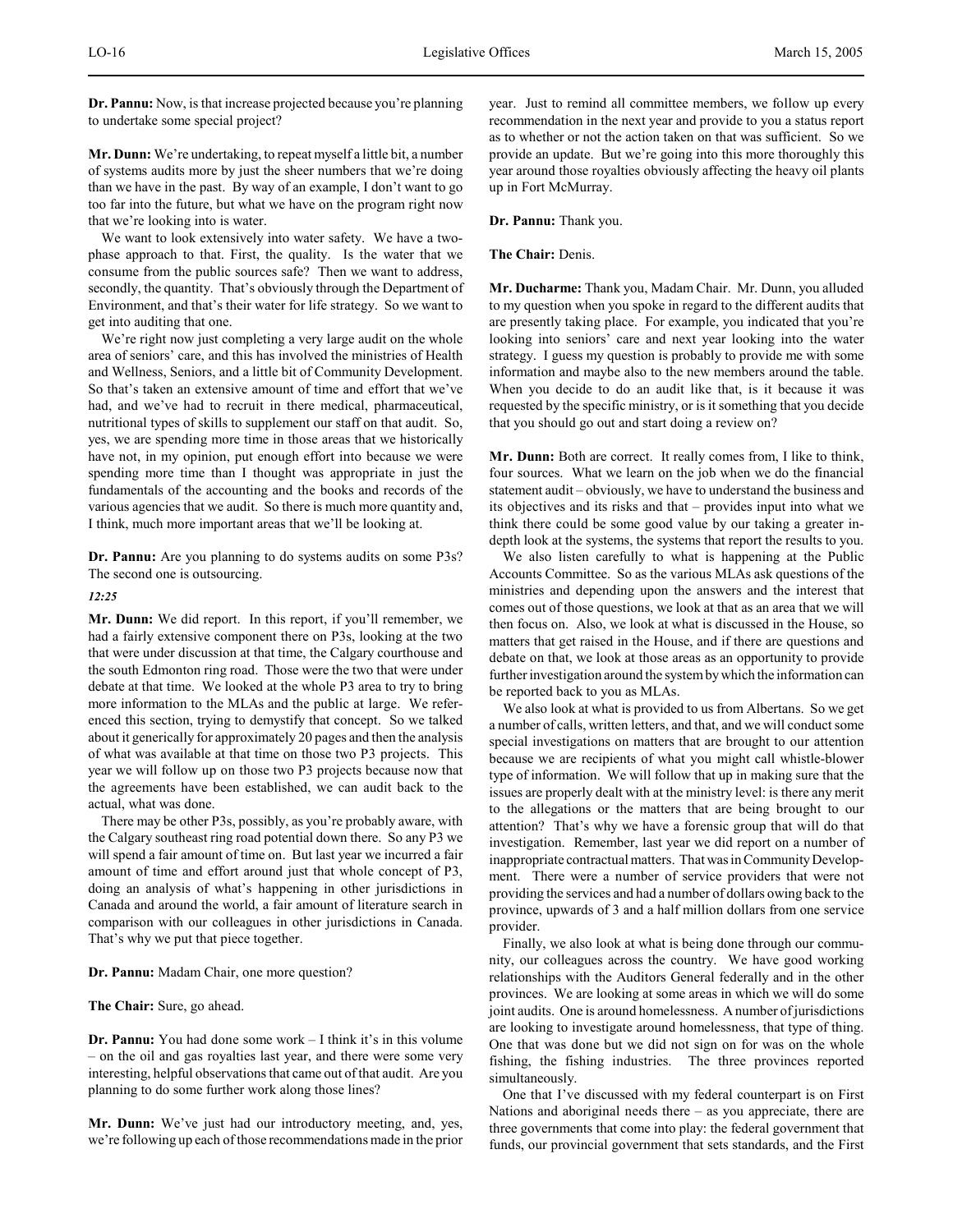Nations government that delivers the programs – to try and bring some investigation in there around accountability and reporting by those First Nations. So those are where we derive our information as to what we want to go look at, but the decision remains with our office to provide for the resources and the timing of the consumption of those resources to address those matters.

**Mr. Ducharme:** My next question would be, well, depending on where you decide that you're going to want to go as far as making these audits, I guess that drives the budget accordingly.

**Mr. Dunn:** Well, what drives the budget at the end of the day is the number of individuals that we can retain and employ, the salaries and that, in order to do the work that we have got planned. That's what really drives the budget. How much of that budget will be consumed in systems auditing is our responsibility, to make sure we're as efficient as we can be on the assurance auditing so we have those other dollars left over to do the other work.

By way of example, we can do a fast look at seniors' care in Alberta by doing a fairly quick look. We chose, rather, to look at it holistically throughout Alberta by simultaneously looking at all nine regional health authorities and 25 service providers under those and to report up to all of the nine regions simultaneously into the department. Rather than trying to just pick and choose one location and do a narrow one, if we've got the resources, then we'll look at it holistically through the whole province.

I guess I've got three themes that I preach to my staff that I like to think are what we are focusing on. One is on good governance: ethical behaviour, responsibility, that type of thing, and accountability, good ethical behaviour. The other one of the big areas I wanted to look on is vulnerable Albertans, the services that are provided to vulnerable Albertans. So on the thought process will be child care down the future. I want to address those matters. Then the third area we focus on is similar to your question, assets and resources belonging to the public. Are they properly accounted for and recorded appropriately? Are we getting the entitlements which the public sector deserves?

**The Chair:** Well, actually, before I move on to Raj, just an interesting thought. When you're looking at doing some of these broader based audits, is there any discussion with the related departments on the implications for their own budgets?

**Mr. Dunn:** Yes. Prior to our undertaking any of these, we come up, as I say, from the four sources with the areas that we think will be important to the public and the MLAs. We then have an entry meeting with the department, and we want to make sure that it's important to them. So the Water for Life strategy is very important to Environment. This is an important matter to you; therefore, we plan to do a thorough audit on this. We get their buy-in, and then mutually we agree on what we call criteria, the standards by which we'll measure the effectiveness of their systems. That takes a fair amount of time up front, and that's why we need senior people, to make sure that we can get those standards right. Then from that agreement with them we look at the criteria. We are very conscious at the end of the day that our work does bring value to the public sector and that when the recommendations that we make are accepted by the government and accepted by the public sector, they will be better off by having implemented those recommendations.

Again, comparing myself to other jurisdictions, we have probably two things I like to mention to this committee: a unique working relationship with the senior public officials, where the acceptance and respect of our office is different than maybe many other

jurisdictions, that we get a good hearing, and at the end of the day the acceptance of our recommendations. The Public Accounts Committee will just receive a letter from the Minister of Finance that indicates that of the numbered recommendations we had last year, I think it's 90 per cent of them have been accepted again. We have a very high buy-in on those recommendations that come in, and we have an agreement with the senior people in the public sector that once they've agreed, they will implement – not just work towards but implement – those recommendations within the three-year time frame. So that's back to your point, I think, Madam Chair: does it bring value to the public sector?

*12:35*

**The Chair:** Raj, if you want to ask the last question, after that response we'll move on to the Ombudsman's presentation.

**Dr. Pannu:** Thank you, Madam Chair. A very short, brief inquiry. I heard you say that you're going to be focusing on vulnerable populations, including children. Is child care going to be one of the projects that you'll be doing?

**Mr. Dunn:** We're just starting to frame this. That will be outside this current fiscal period, this budget period. That will be in the future. We've got, as I mentioned, this very large one on seniors' care, but we want to go into seniors' care part 2, which will take our next one. So we'll be reporting on seniors' care first in May. We've got a public release on this, and the ministers are all aware of it, and the departments are all aware. We'll then follow that one up, and then child care, I believe, will be out approximately two years. That's one that we would then want to look at.

**Dr. Pannu:** I am a little disappointed that it's two years down the road that you're looking at that issue. Some of the fault lines, you know, in the provision of services have become known recently, and children, I think, need some serious attention on this matter.

**Mr. Dunn:** If I could just supplement, Madam Chair. It's not that we're ignoring children; we do a lot of work right now through child and family services and all those type of services. But we haven't looked at child care on its own, and we've focused a lot of our child and family services work on what's called the DFNAs, the designated First Nations agencies, and that type of thing.

**The Chair:** Well, thank you very much for your presentation. You're welcome to stay for the next one, or if you want to go and help yourself to some dessert, you can feel free to do that as well.

At this point I'll pass it over to you, Gordon.

**Mr. Button:** Thank you very much, Madam Chair. I'll talk about seven items today in my presentation to the committee. Just briefly I'll give you an update on human resource issues with respect to the office of the Ombudsman. I'll give you an overview of our workload analysis and an update of the expanded jurisdiction that has been slowly coming along but is finally reaching fruition. I'll explain some of the reorganization and refocusing that we've done within the office of the Ombudsman since my appointment. I'll refer to what we've accomplished in the past year. I'll provide you with an update on our current year budget situation. I'll then give you a little bit of background to focus the strategic business plan 2005-2008, which is the first strategic business plan for the office of the Ombudsman and, finally, the budget proposal for 2005-2006 to 2007-2008, which is linked to the strategic business plan.

We've had a number of challenges in human resource manage-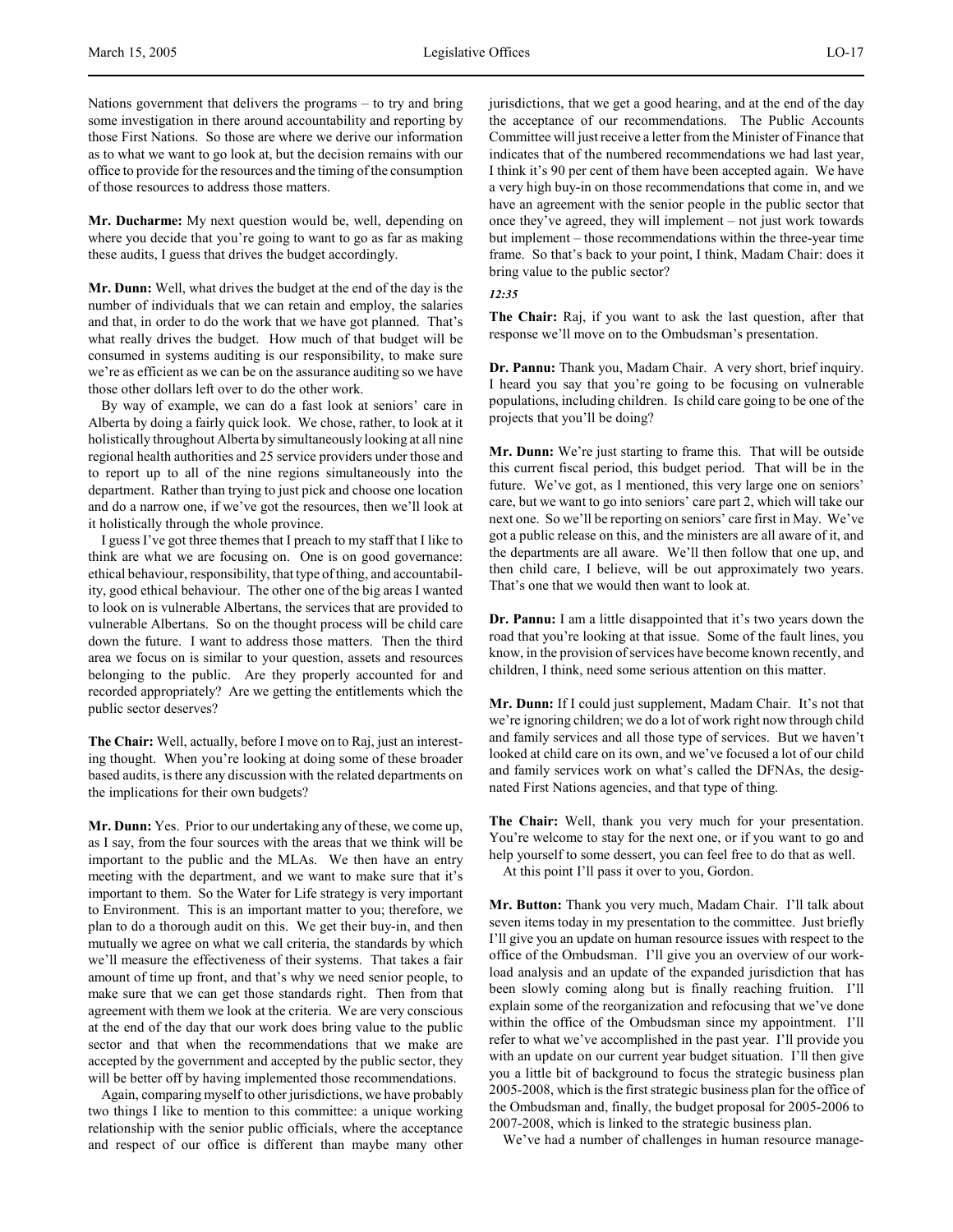ment within the office in the past year. In an office of our size we've had three senior staff who retired and one other senior staff who resigned in addition to three vacant positions that were there when I arrived in the office. We've hired three new investigators as of, in fact, this past month, in February. We need additional investigators, as I'll indicate to you when I go through the work summary, but the fact of the matter is that in an office the size of ours, we simply don't have the resources to bring on that many new staff all at once. We're actually down to three senior, experienced investigators on staff now with three new hires and a fourth investigator who only started full-time investigative duties last fall. We're severely challenged with training and orientation of new investigators.

We also hired additional part-time admin support this past winter, and we are projecting, as soon as the new hires are sufficiently trained and oriented to work on their own later this fiscal year, to hire probably two additional investigators. We're now at 18 staff. Our FT allocation is 20, so we're still carrying two vacancies.

Just to talk a little bit about the workload analysis and the impact of expanding jurisdictions, our oral complaints were up in the past year since my arrival approximately 10 per cent, and that is a trend that has continued month over month. Our number of written complaints has remained relatively static over the last year. The numbers of supported complaints, those complaints where we find that there's been an administrative unfairness, is up significantly in the past year, from 24 per cent in the previous fiscal year to 34 per cent in the past year, and I'll speak a little bit more about that.

A lot of the those supported complaints are what you might refer to as systemic issues. We classify complaints as fully supported, meaning that there was an unfairness in the way the service or interaction was handled with the complainant that significantly impacted on that individual or on the rights or benefits being decided upon.

We call a complaint partially supported when during the course of the investigation we identify systemic issues. We identify unfairness in processes or policy or the way a service is being delivered that may not have significantly impacted upon the complainant in that particular investigation but if rectified will ensure that a better quality of service is provided and a more administratively fair service is provided to Albertans downstream of the particular decision, aimed at continuous learning and improvement within the jurisdictional entities, departments, and professional organizations that we investigate.

That's where the significant growth has been. The number of fully supported complaints has remained relatively constant, but in the last year we've seen a significant increase in those systemic issues that have been identified to departments and have been rectified in order to improve the quality of their program delivery.

The members who have been on the committee previously are only too well aware of the expanded jurisdictions with the health professions and the regional health authorities. We've been working diligently with the department and have made some significant inroads in the last year to seeing the jurisdiction of the Ombudsman to investigate patient concern resolution processes within the nine regional health authorities and also to investigate the administrative processes of the health profession colleges. We're now at a point where the required regulation to be passed to bring the regional health authorities patient concern resolution processes into jurisdiction is in final draft and will be considered in the near future.

Also, in discussions with the Minister and Deputy Minister of Health and Wellness we have a commitment to bring the remainder of the health professions under the Health Professions Act within approximately the next 12 months.

So those expanded jurisdictions, that have been part of our planning and part of the budgeting process for the last several years, will finally come to fruition in the coming year. We've had considerable proactive involvement in both of those initiatives, working with the officials from the department, and have had involvement and an opportunity to have input into the drafting of the regulation for the patient concerns resolution process within the RHAs.

We've struggled and I've personally struggled since my arrival trying to understand what appears statistically to be a declining number of complaints, but what is very evident in the office, which has a very heavy work volume, in fact a volume of investigations that is not supportable with the current resources that we have – we finally, after looking at a number of efficiencies and ways to do our work more efficiently and more effectively, have realized through review that we've seen a transition over the years wherein a number of years ago one investigational file involved one complaint or one issue for investigation. Today we're seeing on average four or five or six issues for investigation within each file. Part of that is based on the fact that we're looking at systemic issues. We're looking at opportunities to work with departments to make the delivery of programs and services better and more efficient and more fair in our investigations.

## *12:45*

The net result of that is that each one of those issues for investigation within a particular file requires the same process of planning for the investigation, doing the investigation, reporting on the investigation, and following up on recommendations. Although the fact base and the interaction is the same complainant with the same department, there are in fact four or five or six investigations within each file, which largely explains why we're now carrying file loads of 45 to 50 investigative files per investigator when traditionally, historically in this jurisdiction and in other jurisdictions in Canada file loads max out at about 25 to 30 per investigator. We will be going through a transitional period this coming year in reporting that and providing transitional statistics in our reports so that everybody will understand the implication.

Not only does that not reflect fairly on the workload of the office of the Ombudsman; it also doesn't reflect fairly on the performance of the departments or the professional organizations being investigated. Right now one investigational file with, say, six matters of administration or issues of unfairness investigated. If five of those six issues are investigated and the finding is that the complainant was treated fairly and the department did their job well, but in one case we fully or partially support the complaint, the file is scored as one supported file. We aren't able to distinguish that, in fact, there are six issues of administration in there and that the department did their jobs extremely well in five of them, and in one of them there were unfairness issues. So changing the way we record and report those statistics will provide a much fairer overview of how the departments are performing as well.

Because of that increased workload and the loss of experienced investigators, we have been required to develop a policy as a shortterm measure to manage that workload of putting investigations that are not time sensitive and are not priorities into a holding queue for 90 days in order to give us an opportunity to catch up to the backlog and to get those file case counts down to a more sustainable level of 25 to 30 per investigator.

Additionally, our capacity to investigate major issues through either Ombudsman own-motion investigations or ministerial-ordered investigations is another priority for us. In honesty, at the current time we lack the capacity to enter into any of those. They tend to be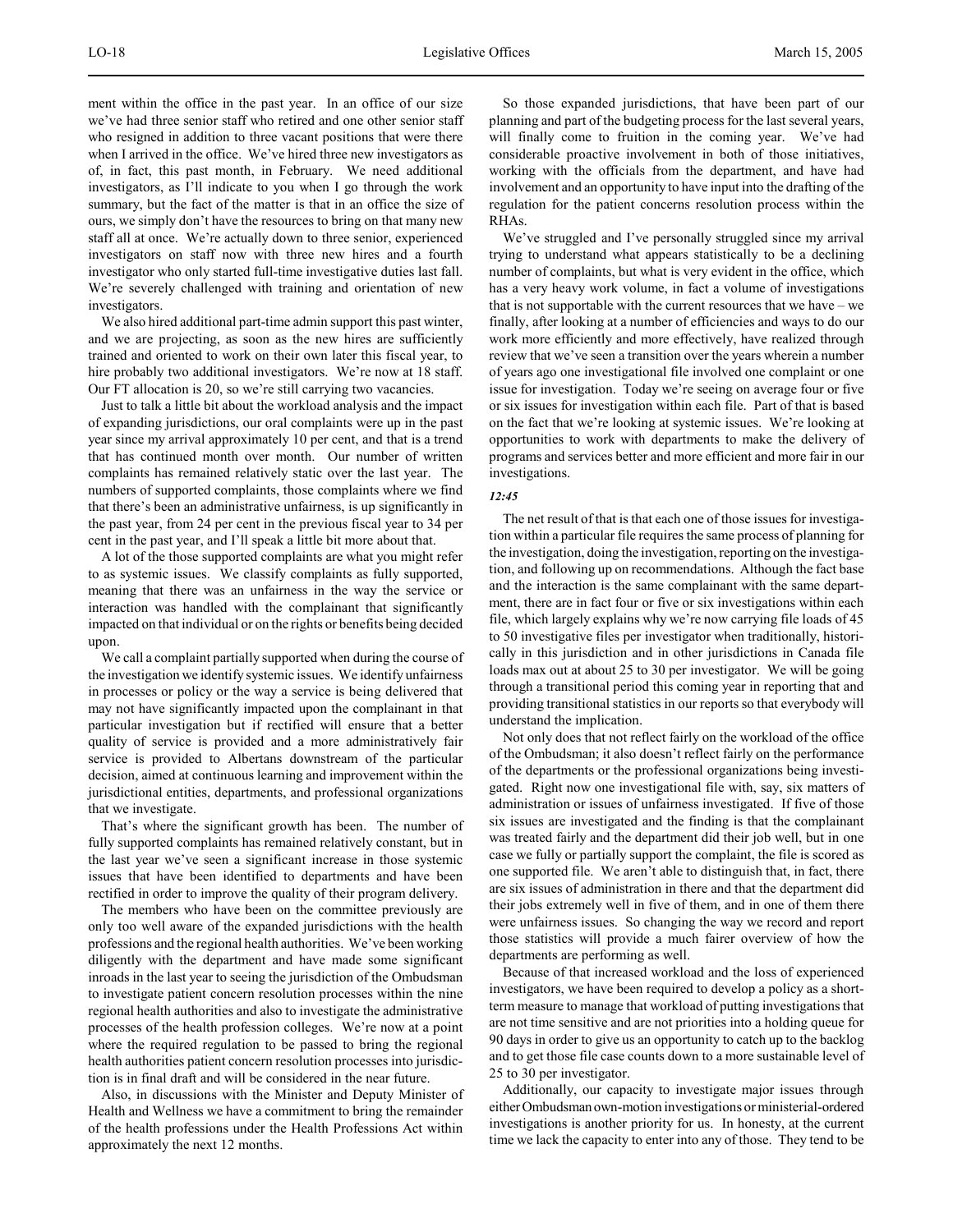very long-term, major investigations requiring a full-time team of investigators, and we simply don't have that resource space right now.

I want to explain to you a little bit about the reorganization of the office of the Ombudsman. In the old structure we had a director of investigative services in charge of operations in the Edmonton office and a similar structure in the Calgary office. It resulted in the development of two silos that operated somewhat independently of each other, lacked consistency of oversight, guidance, and direction on our investigations, and didn't provide us the flexibility to manage the workload across the province.

In the new structure, Georgeann Wilkin, who is sitting to my left and whom you met today, is now the Deputy Ombudsman, a new position that I created in the last year. The Deputy Ombudsman now has responsibility for all of the operations and investigations in Alberta in both offices. That gives us consistency of direction and oversight. It is improving the working relationships between the Edmonton and Calgary offices and provides us flexibility to balance our workload.

It also allowed me to take one of the former management positions, the director of the Calgary office, and reclassify that position to an investigator and plug that back into our investigative capacity, so it will give us more investigative capacity once the new staff are up to speed. It also allows us to focus on the goals and objectives that are in our business plan. It also provides an opportunity for me as the Ombudsman to focus my time more on the leadership of the office, working with citizens, stakeholders, partners, and jurisdictional entities to constantly improve administrative processes.

We've also developed a number of cross-functional working groups involving staff, whether they be administrative support, financial, our legal counsel, or investigators all working and having input into the significant challenges and issues that face us. The result has been a teamwork approach within the office, a significantly better use of resources, and an opportunity to identify. Where people who previously were restricted or pigeonholed to their area as maybe an admin support person, we've now found where they can provide significant value-added assistance in investigational support, therefore not only making better use of our resources but also giving a more challenging and rewarding work environment to everyone within the office.

I've also created a senior management team. The senior management team includes Georgeann and Dixie, who are with me here today – Dixie is the director of corporate services – as well as my legal counsel. All investigations resulting in recommendations to the departments or professional organizations and any matter which is very complex or sensitive are referred to the senior management team for review prior to any action being taken. It gives me the benefit as the Ombudsman of having the input of my other three senior managers and a very comprehensive, close look at everything we do.

We've listed a number of accomplishments in the past year. Due to the time – and I'm sensitive to your need to get back to your business this afternoon – if you take a quick look at the three-page appendix B in the back of the business plan which was provided to you, you'll see a list of accomplishments in the current year against the goals and priorities set for the office.

I'll stop quickly there for any questions on basically what's been happening in the past year and some of the challenges we face before I move into the business plan and the budget overview.

**The Chair:** Okay. I just need to double-check. Denis and Dave, are your questions related to this, or do you want more budget material first?

**Mr. Ducharme:** My question is related to the budget.

**Mr. Rodney:** I can hold off on mine. It is about the past year, but it involves the national scale as well.

**The Chair:** Please proceed, then, sir.

**Mr. Button:** I'll carry on. Thank you.

During the current budget year – and you have a document in your packages that gives you an overview. For those members new to the committee, a number of years ago – and, Denis, I'm not even sure how long this has been going on now – with the package of legislative reviews and the anticipation of jurisdiction being expanded to the regional health authority patient concern resolution process and to the health professions, the office was provided with additional funding for new investigator positions with the caveat that we would not staff those positions until the workload warranted it. So we have been, year over year, carrying a surplus in our personnel allocation.

This year we are projecting a surplus of approximately \$250,000 in our personnel allocation primarily because of that additional funding that was given to us and that we have been holding, waiting for the activities within those two areas that will come about later this year.

In addition, we have recently hired four new staff, and we have two new vacancies that we would look to staff later this year, which is bringing our complement up to the establishment of 20, which the budget is adequate to support. We are, as you will see, reducing our request in the personnel allocation in our budget submission for the coming year in order to regularize that and manage it appropriately. We will need to assess our submission for '06-07 depending on our ability to ramp up our resources later this year.

In supplies and services we're projecting a very small surplus of approximately \$23,000. In the current year we have seen some significant increases in our travel costs primarily due to taking a higher profile approach to getting out into rural Alberta, visiting constituency offices. I've been travelling to the Calgary office and to speaking engagements and opportunities throughout the province more than in the past. Also, the creation of the Deputy Ombudsman role requires that she travel primarily to the Calgary office on a fairly frequent basis.

All of the new staff are requiring significant training and orientation, and given the minimal resources we have available to conduct that, we've been having to have staff travel back and forth between Edmonton and Calgary primarily for that orientation. We're also using the experienced investigators in Edmonton to conduct investigations in the southern part of the province because we are actually down to one senior investigator in Calgary and just lack the resources there.

#### *12:55*

In contract services we've put considerable effort in the past year into the development of our strategic business plan, which you have a copy of. We're midway in a communications strategy development, and we've started the move into electronic file management through digital imaging of our old files.

Going to the strategic business plan – you have a copy of it – I looked at three key contributors to adding stakeholder value in the management of an organization. One is the "clarity of roles, organizational design and leadership." The second key contributor is the "capability developed through training, development and succession planning." The third key contributor to stakeholder value is a "commitment to priorities developed through performance management and alignment of rewards and recognition with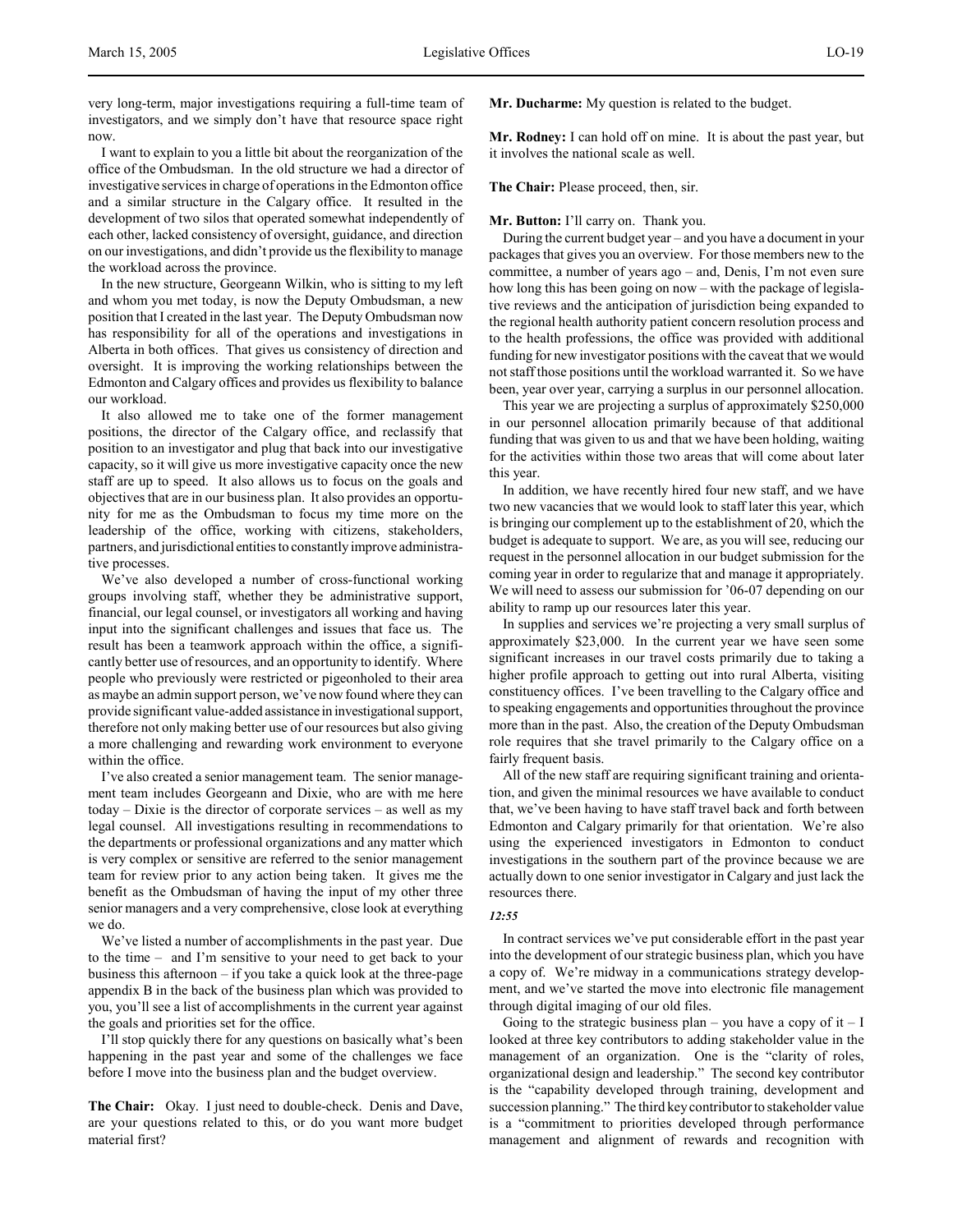organizational priorities." Focusing on those three key commitments leads to accountability and a focus on critical success factors for the entire organization.

Briefly, the process that we've gone through in the past year to develop the first strategic business plan for the office of the Ombudsman involved all staff as well as stakeholders and outside expert input in clarifying and focusing our vision, our mission, and our core values. We completed an extensive SWOT analysis. For those of you not familiar, it stands for identifying your strengths, your weaknesses, your opportunities, and your threats in order to focus on your significant goals.

We did some environmental scanning to see what was on the horizon. We sought input from our stakeholders in jurisdictional entities as well as complainants and the public. From that work we developed our goals, our objectives, and our key initiatives and subsequently a scorecard and a performance management matrix that will allow us to track how we're doing and record our performance against our goals and key objectives.

On page 8 of the business plan I've provided a matrix which shows you the goals of high-quality service, fairness and accountable administration, alignment of resources, policies, and processes with core business objectives, and public awareness and education. The objectives we set in order to attain success at those goals is to manage the workload in an efficient and effective manner; to pursue excellence in investigations; to improve morale, workplace wellness, and competency through communication, self-development, training, performance management, and adherence to our values; and to enhance the knowledge and understanding of the role of the Ombudsman.

As well, in the business plan you'll then find a number of key initiatives under each one of those goals and objectives, which we will be measuring and monitoring in our performance management system in order to ensure that we do increase stakeholder value and we do put our efforts into those initiatives which will produce the highest value to Albertans.

Some significant elements of the business plan that we've already put teams together. We've put cross-functional working groups together starting last November looking into investigational planning and reporting as key elements of high-quality service. We've done some significant work towards a communications strategy, identifying a brand, identifying our key target markets, and identifying the types of communications that are most likely to succeed in not only informing Albertans about the office of the Ombudsman and the services we provide but in also providing our message to the jurisdictional entities, departments, and professional organizations so they'll have a better understanding of our roles and responsibilities.

We've also developed an alternative complaint resolution process in the last year as a way of pursuing informal problem resolution when the circumstances warrant and when it's appropriate so that we can resolve problems quicker and easier, to the benefit of departments and complainants as well as streamlining our processes.

We've entered into a partnership with the Ombudsman in British Columbia to develop a new electronic case tracker system as opposed to going it alone, on our own. Although it's going to cost us some money in the initial start-up, it's going to save us significantly in the longer term and give us economy of scale.

The budget proposal for 2005-2006 and the two out-years is linked inextricably to our business plan. We have, as I mentioned, reduced our submission for personnel based on the information I've provided to you already. We need to monitor our workload and the management of that workload to determine our actual personnel needs for next year. We'll also have to monitor the impact of the new jurisdictions, particularly the regional health authorities and the health professions, before we'll be able to accurately predict our needs in the out-years, in '06-07 and beyond.

We do have some significant one-time increases in supply and services which are linked to the business plan this year, which will see an increase in '05-06 but will see our projected needs in '06-07 and '07-08 fall back once we get over the one-year bump. That is our communication strategy, with a requirement for the printing of posters, brochures, business cards. The other communications instruments that we use: updating our website; as I mentioned, the new updated case tracking system; electronic records management.

We've been required to move our Calgary office to a new office space, an efficient move with Alberta Infrastructure into leased space that Alberta was already paying for but was sitting vacant, and abandon the lease on the property that we're currently in.

I know we're tight on time, Madam Chair. We've provided you with the budget overview and explanatory bullets. Maybe I could just throw it open to the committee at this point.

# **The Chair:** That would be great. Thank you very much. Denis.

**Mr. Ducharme:** Thank you. My questions relate to the budget, and I guess that you probably had anticipated my question because you cut it off at the pass earlier, so I thank you for that. I still do have concerns in regard to the increase that you're asking for, 11 and a half per cent this year. As we go back and meet with our respective colleagues in our caucuses, we get questioned as to the decisions that take place here. The budget process was very tight through a lot of other government ministries, and I'm sure that we're going to be, you know, faced with some questions.

I guess I bring it back to two areas where there are substantial increases. One – and I think you explained it quite well – is in terms of travel costs for training, et cetera. I'm just wondering if there might not be more effective ways, rather than travelling up and down highway 2 between Edmonton and Calgary: you know, by means of video conferencing some of those training sessions, et cetera. You know, it is a 92 per cent increase in the cost of that budget.

The other one is the advertising. I know that you were out and about through rural Alberta and through all the various communities, you know, speaking engagements at various chambers of commerce, et cetera, to give the Ombudsman a profile. I can tell you that, basically, when constituents come to see us as MLAs at our offices, they've exhausted their means and are coming to us for advice, and we provide them with direction in terms of going to your office in terms of seeing if an investigation can take place in regard to it. So I'm just worried. Do we have to go back out in terms of doing more advertising? I believe that the office of the Ombudsman is acknowledged and well respected with Albertans, and I question that 215 per cent increase for that part of the budget.

**Mr. Button:** That part of the budget on advertising is linked not only to the initiative to bring a higher profile and to bring awareness to Albertans but also a requirement to update and renew all of our communication instruments. We have to update and renew our posters, our brochures, the various instruments that we disseminate to all of the MLA constituency offices, to all of the jurisdictional agencies and departments consistent with our communications strategy and the development of a brand for the Ombudsman. You're right; it's a significant increase in a one-year bump. Once